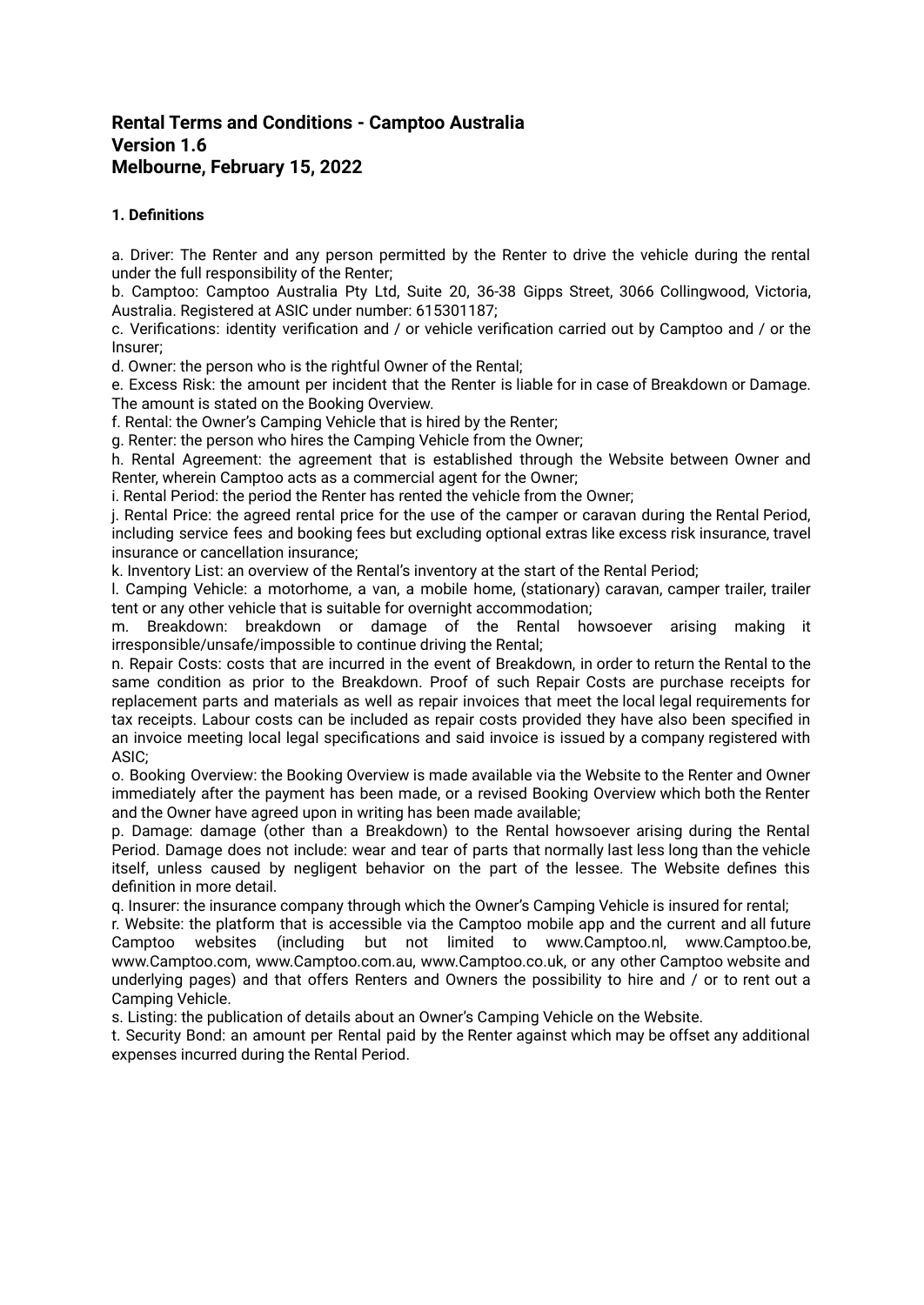# **2. General**

2.1. These rental conditions apply to the Rental Agreement.

2.2. Deviations from these rental conditions are only valid if agreed upon in writing.

2.3. If one or more of the terms in these rental conditions are void or become void, the other terms of these rental conditions remain valid. The void or voided terms will be replaced, whereby the purpose and intent of the original term(s) will be taken into account as much as possible.

2.4. Camptoo reserves the right to change the rental conditions and to declare the amended rental conditions applicable to the existing agreements. Changes will be announced in writing or by e-mail and will take effect 20 days after the announcement.

# **3. Advertising of the Camping Vehicle via Camptoo**

3.1. The Owner must ensure that, from the moment the Camping Vehicle is listed on the Website, the Camping Vehicle complies with local applicable laws and regulations for driving on public roads, as well as the requirements in Appendix A.

3.2. The Owner must accurately and truthfully display and describe the Camping Vehicle. The Owner is solely responsible for any content that it makes available on or through the Website and the Owner represents and warrants that the content will not infringe, misappropriate or violate a third party's intellectual property rights or any applicable laws. If in the reasonable opinion of Camptoo any Owner content infringes any of these terms it reserves the right to remove such content with any further notice. If the vehicle is equipped with a vehicle tracking system, the Owner is obliged to make this known to the Renter in the Listing, and the Renter is then assumed to be aware and in agreeance with this.

3.3. The Owner is solely responsible for setting the nightly rate. Once a Renter requests a booking of an Owner's Camping Vehicle and has been provided with the Rental Price the Owner may not request that the Renter pays a higher nightly rate or additional fees to those mentioned in the booking request unless the Renter's requirements change.

3.4 As soon as the Rental no longer meets the requirements in the above 3.1, 3.2 and/or 3.3, the Owner must immediately remove the Rental from the Website. If a removal of a Rental results in the cancellation of one (or more) future Rental Periods, the Owner is liable for any cancellation costs as described in 14.3.

3.5. The Owner must keep the availability and rates of the Rental up-to-date at all times via the Website.

3.6 Owners who operate their Camping Vehicles as part of a business must ensure their company name or website is not visible in the Listing, contact details or photos. If it is visible, this can be interpreted as an intent to establish a rental period outside of the Website as prohibited in the General Terms & Conditions.

# **4. Booking and the realization of the Rental Agreement**

4.1. A Renter can only submit a booking request via the Website. The Owner must respond to a booking request within 24 hours. If the Owner accepts the booking request, the Renter will be notified by Camptoo via e-mail and SMS. Camptoo acts solely as a commercial agent on the behalf of the Owner in this transaction.

4.2. The Rental Agreement comes into effect after a (down) payment has been made as described in 5.2.

# **5. Payment**

5.1. Payments that the Renter owes to the Owner, in accordance with the Rental Agreement, must be made and processed via the Website. The Owner must not request and the Renter must not make any payments in relation to a Rental other than via the Website.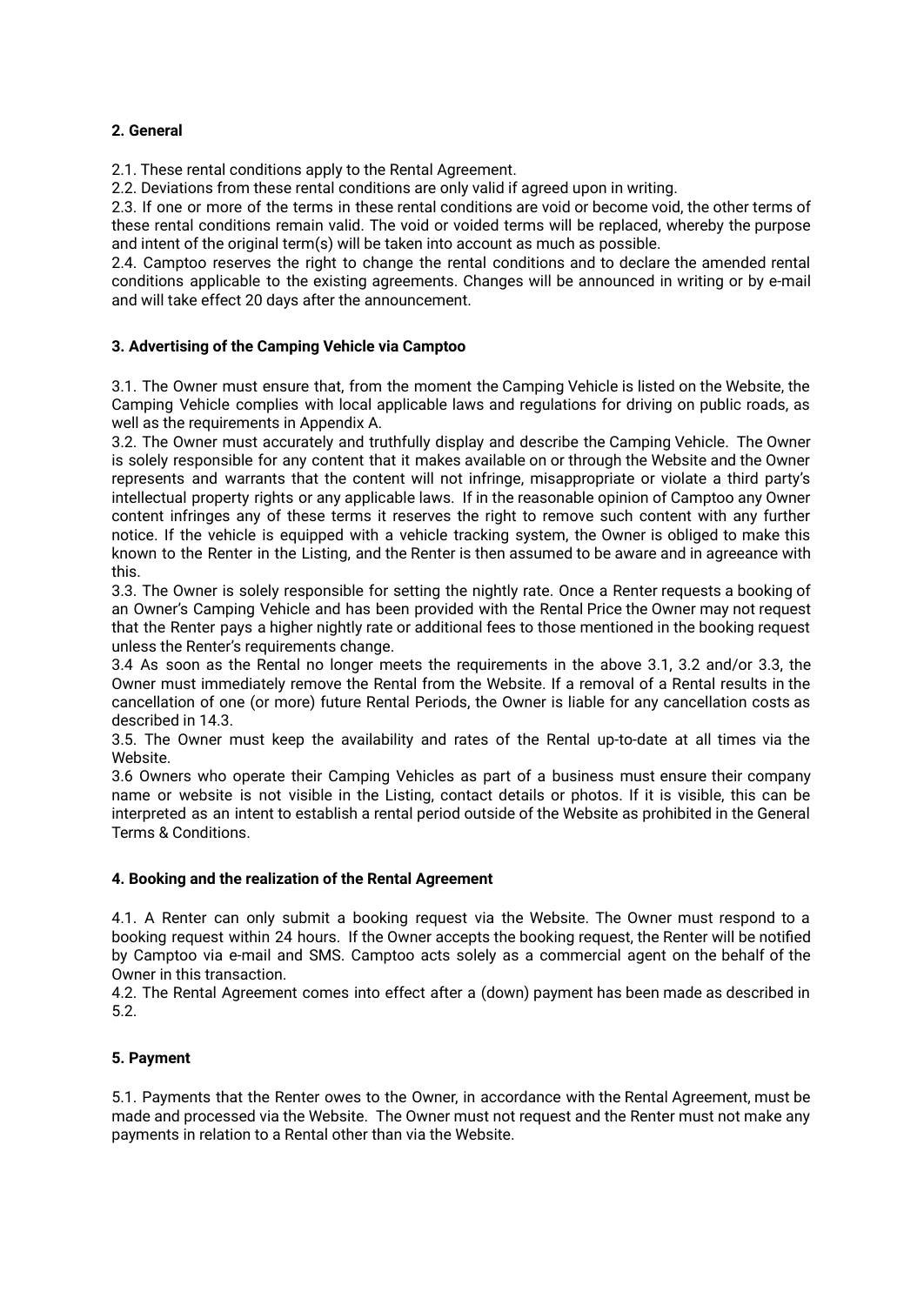5.2. After the Renter's Booking Request has been approved by the Owner through the website, the Renter can complete the Booking Request by making a downpayment of 25% of the Total Travel Price. The downpayment as well as all other payments must be processed through the Website. The Renter must pay the remaining balance of the Total Travel Price when Camptoo requests this. If the rental request is submitted 8 weeks or less before the start of the Rental Period, then the Renter must pay 100% of the Total Travel Price to complete the Booking request.

5.3. Payments must be made via payment links provided on the Website, unless otherwise instructed by Camptoo. Payments must be made for the correct amount and in the right currency.

5.4. If any extra charges or expenses are incurred during the Rental Period, those charges and expenses will be charged to the Renter after the Rental Period has ended. Such charges and expenses that could be charged to the Renter include:

a. loss of or damage to the Camping Vehicle as a result of failing to comply with this Rental Agreement or howsoever arising;

b. Extra Rent as a result of late return of the Rental, 11.1;

c. repair costs or replacement costs in the event of damage, up to the maximum excess of the Insurance Policy per incident;

d. tolls and fines incurred by the Renter with the Rental during the Rental Period;

e. extra mileage;

f. fuel costs if the Rental has not been returned with the same amount of fuel in the tank;

g. cleaning costs of up to a maximum of AUD 400, with a going rate of AUD 15- per 15 minutes of work, except when it is evident that professional cleaning services are needed. If this is the case, Owner is entitled to charge such additional cleaning costs as are reasonable in the circumstances.;

h. administration costs as described in article 14; and

i. other additional costs (if notified in advance in accordance with 11.10).

Owner will provide reasonable proof of these costs as required by Camptoo.

5.5. The Owner can use the security bond to capture the costs outlined in 5.4 from the Renter. If the security bond is not sufficient, the extra costs will be invoiced to the Renter separately. Renter will be required to pay such costs within 7 days.

# **6. Security bond**

6.1. The Security Bond per Rental Period and Rental is stated in the booking overview. The Renter must pay or authorize the Security Bond through the Website at least one day before departure, otherwise an additional AUD 30 handling fee is charged to The Renter by Camptoo. The Camping Vehicle cannot be issued as long as the Security Bond has not been paid. Camptoo manages the Security Bond on its third-party account during and after the Rental Period until any additional costs and damages have fully been settled between the Owner and the Renter.

6.2. Camptoo will send a final invoice within 5 working days, after the end of the Rental Period, and remove the credit card authorization or refund the Security Bond to the Renter, minus any additional costs owed by the Renter, assuming that a) no surcharges have been filed or all surcharges have been accepted by both parties and b) no Damage has occurred during the Rental Period.

If Damage has occurred during the Rental Period, then Camptoo will send a final invoice within 5 working days of the costs arising from that Damage being determined among Owner, Renter and Insurance companies (if applicable). Camptoo will then remove the credit card authorization or refund the balance of the Security Bond to the Renter, minus any additional costs owed by the Renter.

6.3 In the event that the amount owed by the Renter as a result of Damage, Breakdown or howsoever arising exceeds the amount of the Security Bond the invoice issued pursuant to 6.2 above will be payable by the Renter within 14 days of issue.

# **7. Making the Rental available**

7.1. The Owner must make the Rental available to the Renter at the location, time and date as stated in the Booking Overview. The Rental must be clean from the inside and the outside, and must include the inventory, accessories and properly functioning amenities as indicated in the advertisement on the Website at the time of the down payment by the Renter.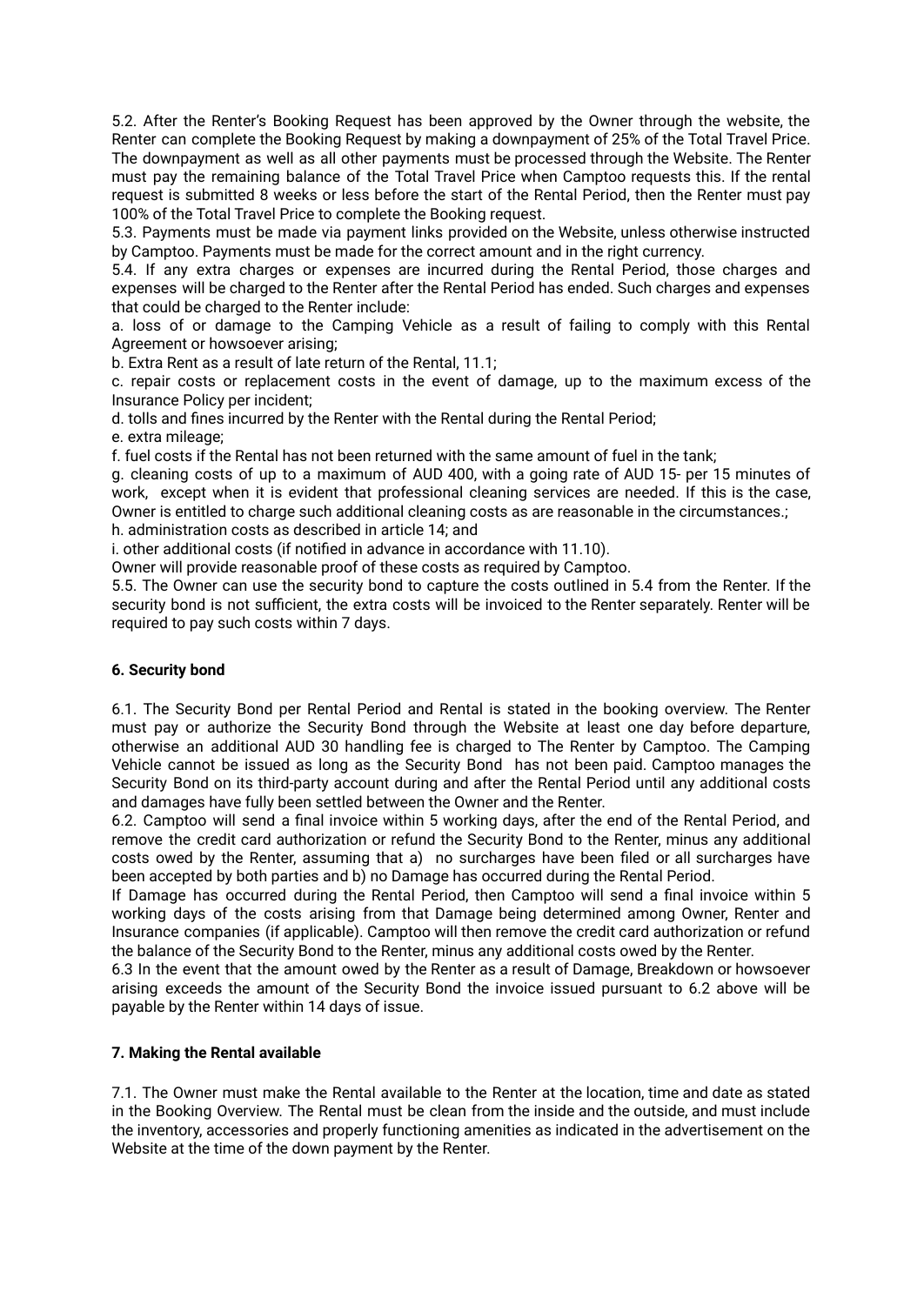7.2. If the Owner is expected not to (be able to) make the Rental available at the agreed times, or cannot offer a different Rental which satisfies the Renter, then the Renter is entitled to cancel the booking according to 13.1.

7.3. If not all accessories and amenities shown in the Listing are present in the Rental or if these are not all functioning properly, the Renter can ask for a 5% refund on the rent per missing or non-functioning accessory or amenity (up to a maximum of £50 per accessory or amenity and a total of 25% refund), or the Renter can cancel the Rental Agreement in accordance with 13.1 if the impact is severe enough. The Renter needs to inform the Owner as soon as the default becomes apparent, document this and provide proof of the default if requested, as well as allow the Owner a reasonable amount of time to remedy the situation.

7.4. When handing over the Rental the Owner must hand over the following documents to the Renter:

- a) A valid insurance certificate of the Rental or copy thereof;
- b) Any documents required by your government to be present with the vehicle at all times, f.i. registration documentation, but never the papers that are needed to transfer ownership;
- c) The Rental's user manual (if available); and
- d) The Rental's inventory (if available).

7.5. Prior to or upon collection of the Rental the Owner must obtain from the Renter:

- a) Driver details and information;
- b) Copy of Driver's Driving Licence;

c) if the Owner's insurance does not include roadside assistance, a Copy of the Renter's certificate of travel insurance covering roadside assistance during the rental period.

7.6 The Owner must give the Renter instructions for both driving the Rental as well as the proper use of the accessories and amenities.

7.7. The Owner must state any pre-existing defects and damages to the Renter. If it appears that the Owner is attempting to pass on any pre-existing damage(s) to the Renter, the actual costs for compiling an expert report, claims handling and extra administrative actions (such as reporting to the police for fraud) are at the Owner's expense .

7.8 if any condition mentioned in the Listing contradicts these Rental Terms and Conditions, these Rental Terms and Conditions overrule any condition mentioned in the Listing.

7.9 The Listing and all features, conditions, house rules and rates that apply at the time of payment, apply until the Rental Period has ended and any damage and additional costs have been settled. Changes to these features, conditions, house rules and rates are only permitted in written agreement with the Renter.

7.10. If a third party arranges the hand-over, the rental conditions still apply to the Owner.

7.11 The Renter is responsible for filling in the transfer form when picking up the Rental, as described in 8.

7.12 If the Insurance Policy of the Owner requires them to comply with any additional requirements or obtain any additional documents for their records, it's the owner's responsibility to get these from the Renter. For example: a traceable money transaction.

7.13 During the term of this Agreement the Owner must, at the Owner's expense, take out and maintain with an insurer approved by Camptoo:

- a) a comprehensive policy that provides cover for areas including indemnity for up to the full market value of the Camping Vehicle in the event of fire or theft;
- b) indemnity for third party loss;
- c) cover for use of the Camping Vehicle as a Rental and by a Driver; and
- d) a public liability policy that provides cover for at least AUD 6,000,000 per claim.
- e) if the Owner operates a registered business. The Owner must supply their own public liability, and business liability insurance.

The Owner is additionally advised but not required to take out a comprehensive policy that provides cover for areas including indemnity for up to the full market value of the Camping Vehicle in the event of fire or theft;

7.14 if any condition mentioned in the Listing contradicts these Rental Terms and Conditions, these Rental Terms and Conditions overrule any condition mentioned in the Listing.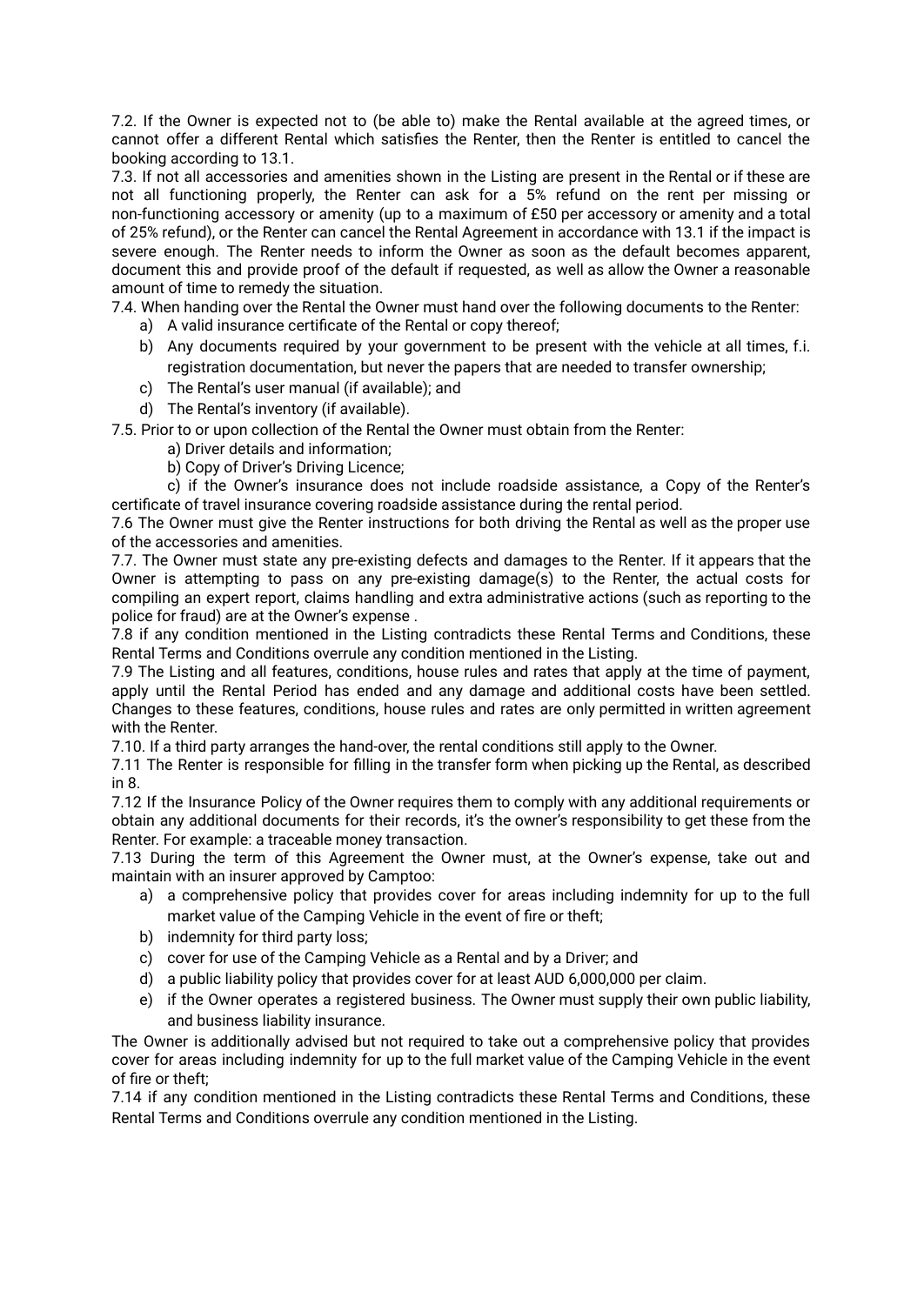# **8. Transfer Form**

8.1 The (digital) transfer form will be considered leading in determining the state of the Camping Vehicle upon start and end of the Rental Period. Confirmation of the digital transfer form will be done by confirming via the form itself and will be considered legally binding. The hard copy transfer form will be physically signed in twofold.

8.2. The (digital) transfer form includes:

- a) the mileage and fuel level as at the start and end of the Rental Period;
- b) a note of any exterior damage;
- c) whether the Rental is clean;
- d) whether the Inventory List is complete and correct;
- e) whether the required documents are present in accordance with 7.4;
- f) whether all accessories and amenities, as indicated in the Listing, are present and functioning properly.

8.3. If the Rental is not in a reasonable clean condition, the person responsible for determining the condition of the Rental must take pictures clearly displaying the state of the vehicle and make these pictures available to Camptoo via the digital transfer form or by sending them to the following email: [support@Camptoo.com.au](mailto:support@Camptoo.com.au). Photos should clearly show what is not clean. If cleaning takes more than 10 minutes, Renter can ask to be compensated for this at a going rate of AUD 15 per 15 minutes of work.

8.4. Both the Owner and the Renter can approve or dispute the submitted (digital) transfer form by making an objection on the (digital) transfer form and by including photographs to substantiate the objection. If no objection has been made within 30 minutes after the transfer form has been submitted, the (digital) transfer form will automatically be approved. For the paper version of the transfer form both parties need to sign the form prior to starting the Rental Period, and damage must be noted on the form under 'remarks'.

8.5. Upon picking up the Rental, the Renter and Owner must report via the transfer form any damages and defects present on the interior or exterior of the Rental. After confirming, no damages or defects can be considered pre-existing, with the exception of damages or defects which are not inspectable prior to starting the rental period, such as hidden defects. Such defects should be reported to Owner and Camptoo within 24 hours.

8.6 Upon dropping off the Rental, the Renter and Owner must report via the transfer form any new damages and defects present on the interior or exterior of the Rental. After confirming, no damages or defects can be considered as pertaining to the Rental Period, with the exception of damages or defects which are not inspectable upon dropoff but can clearly be attributed to the Rental Period, such as using the wrong fuel type. Such defects should be reported to Renter and Camptoo within 24 hours.

8.7. In case of usage of the hard copy transfer form, it is the responsibility of both the Owner and the Renter to hold a photocopy of the signed transfer form. Only photocopies of mutually signed transfer forms are taken into consideration in case of any disputes regarding additional charges. If parties disagree on the content, both parties have to sign with the addition of a remark with their name in front of it, stating their position. If one of the parties chooses not to sign, the version of the party that did sign shall be considered leading.

8.8 If the Owner wishes to report damage to the exterior of the vehicle after the Rental Period has ended, the last-signed tranfer form will be considered the basis for determining if this damage demonstrably occurred during the Rental Period.

# **9. Rules of conduct for the use of the Rental**

9.1. The Renter guarantees that he/she or the Driver meets the necessary physical and mental requirements of being able to safely drive the Rental.

9.2. The Renter is responsible for all the goods and persons transported in the Rental. It is explicitly prohibited to transport illegal goods (including drugs) in the Rental or to use the Rental for any illegal purpose whatsoever.

9.3. If the Renter is not the Driver, then the Renter must inform the Driver of these rental conditions and ensure that the Driver follows the rental conditions.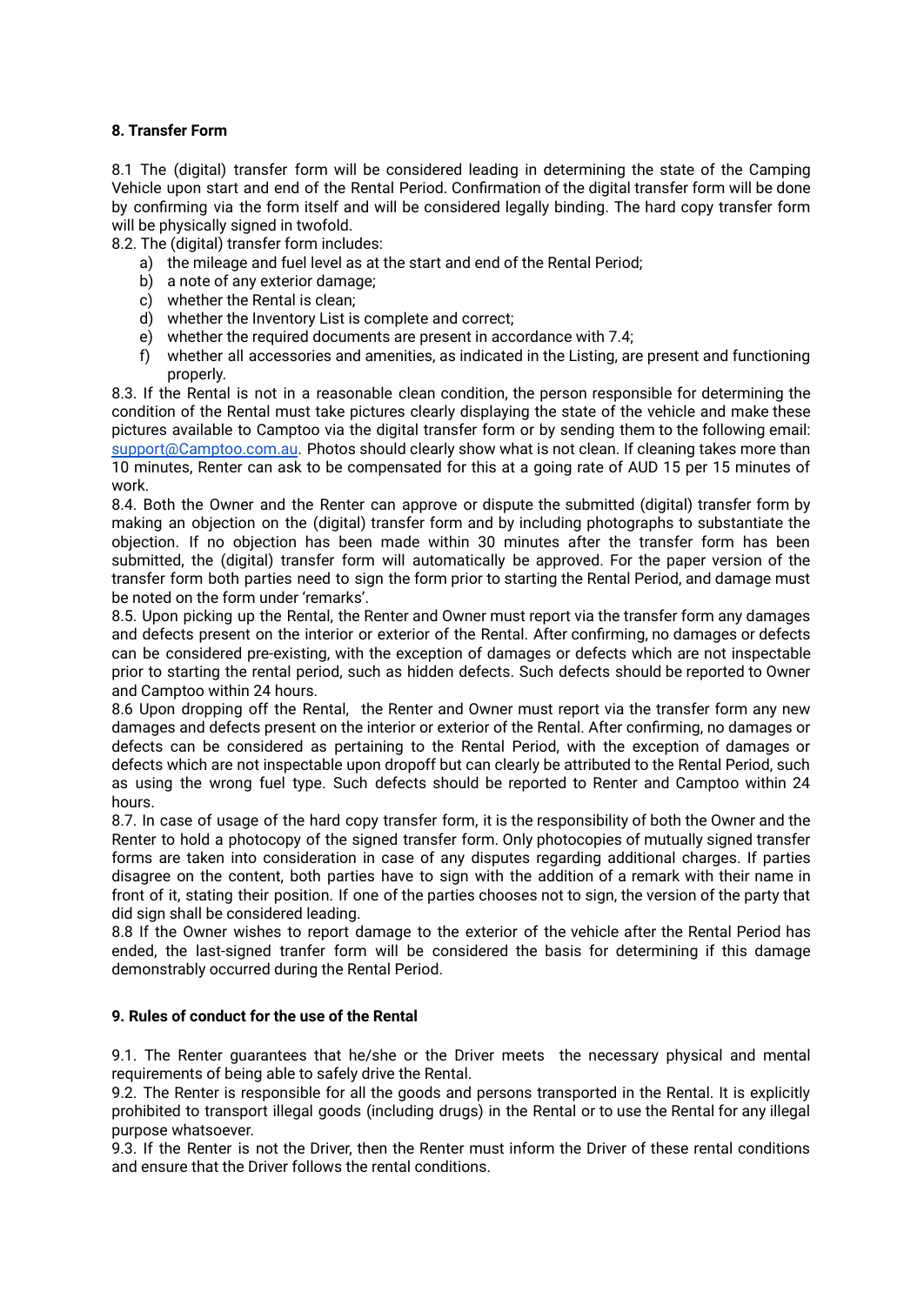9.4. In the event the Rental Agreement is not fulfilled by the Renter, or if the Rental has been misused, the Renter is liable for all directly and indirectly resulting damages. The Renter will in addition be charged a fine of AUD 400, which will go to the Owner. Misuses include:

- a) The Renter going to countries, parts of countries or states other than the ones permitted in the insurance documents and / or stated in the Owner's house rules.
- b) The Renter violating the house rules as stated in the Booking Summary and in the Rental's advertisement on the Website in the section "House Rules".
- c) The Renter renting out the Rental to third parties (subletting).
- d) The Renter ignoring the Rental's warning lights.
- e) The Renter changing travel companions without informing the Owner and Camptoo in writing.
- f) The Renter obscuring the Rental.
- g) The Renter selling the Rental.
- h) The Renter recklessly using the Rental.
- i) The Renter allowing others to use the Rental, or letting other Drivers drive the vehicle, other than the Camptoo-approved Drivers.
- j) The Renter using the Rental for illegal purposes.
- k) The Renter using the Rental for commercial or media purposes without written permission from the Owner and Camptoo.
- l) Any other behavior from which it can be established that the Renter does not act as 'good guests' with regards to the Rental.

9.5. If the Renter puts improper substances in the fuel tank, gas tank, clean water tank and / or waste water tank - including incorrect fuel in the fuel tank or fuel in the clean water tank - then all the repair costs will be at the Renter's expense.

9.6. The Driver must have at least reached the age stated in the Booking Overview and be in possession of a valid driving license which is required to drive the Rental, or required to drive the combination of the Rental and towing vehicle. A driver is only allowed to drive the Rental if a Verification has been carried out through the Website before the start of the Rental Period, and the outcome of the Verification is positive. If the Verification has a negative outcome and causes the cancellation of the Rental Period, the Renter is considered to be at fault and the cancellation policy applies. If the Driver travels through a country where his/her driver's license requires an international driving license, then this Driver must have a valid international driving license.

9.7. The Rental may only be used for the maximum number of people listed on the Website and / or mentioned by the Renter when booking the Rental.

9.8. Each Driver has to hold a driving license which is valid upon at least 1 month after the drop off date and which allows for driving the Rental in all countries and states travelled with the Rental. In the case of a caravan or trailer, the driving license must also be valid to tow this vehicle and the Renter must ascertain that the towing vehicle is legally allowed to tow this vehicle.

9.9. The Renter is liable for any traffic violations and / or any costs related to the use of toll roads during the Rental Period. This liability continues even after (a part of) the security bond has been refunded and expires one year after the end of the Rental Period. Additional charges for traffic violations and / or costs for the use of toll roads by the Renter must be proven by the Owner, by providing evidence that these costs have indeed been incurred by the Renter during the Rental Period. The Owner must advance these costs at any time to prevent any extra charges. Only the costs that would apply if payment was done within 5 working days of the date on the notification can be charged to the Renter.

9.10. The Renter must use and drive the Rental in accordance with the vehicle instructions and (when provided) the Rental's user manual. The Driver and the Renter must, when using the Rental, follow all the instructions provided by the Owner, including instructions that have been uploaded on the Website. The driver must drive the Rental carefully and safely.

9.11. The Rental must be used in accordance with applicable laws and regulations at all times.

9.12. The Rental is only to be used by the Renter for camping purposes. It is only permitted to use the Rental in areas where local law, the house rules and the Insurance Policy allow it. If damage or costs arise because the Renter did not abide by these restrictions and if these costs are not covered by the Insurance company, these costs will be charged to the Renter.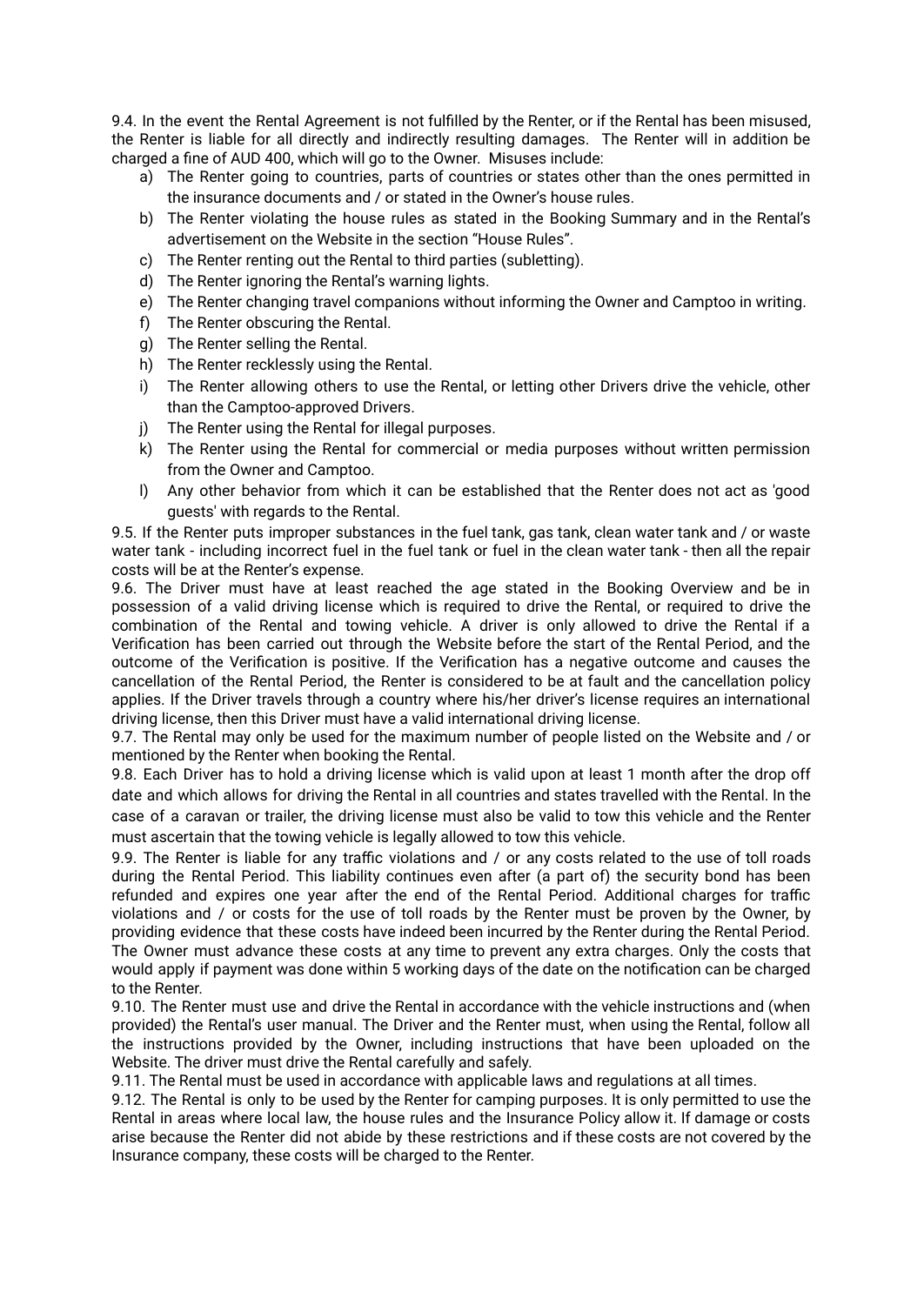9.13. If the Rental has a technical fault and / or failure, the Renter is obliged to immediately inform the Owner by phone or text message.

9.14 Only the countries, states or regions described on the transfer form and / or stated in the Listing are allowed to be visited with the Rental.

## **10. Extending or shortening the Rental Period**

10.1. The originally agreed upon Rental Period can be extended when both the Owner as well as the Renter agree on the amendment via the Website. The extension is authorised if the Owner agrees to the extension and the Renter has paid for the extension on the Website.

10.2. In accordance with the Rental Agreement, the Owner has the freedom to refuse an extension request. If the Renter does not return the Rental on the mutually agreed upon end date of the Rental Period, the Renter will be liable for the costs as described in 11.1

10.3. If the original Rental Period is extended by a mutual agreement between the Renter and the Owner but the amendment is not confirmed through the Website, these Rental Conditions do not apply and Camptoo services (including insurances) can lose their validity retrospectively. Any costs or conflicts not indisputably stemming from the original Rental Period will not be serviced by Camptoo. 10.4 The Owner is not allowed to demand early return of the Camping Vehicle by the Renter, unless:

(i) the Renter explicitly agrees to this and the Camping Vehicle is returned at an agreed upon time and place, at which time a full refund will be given for unused days (Rent and Service Costs) to the Renter. These costs will be charged to the Owner.

(ii) the Owner can prove that the Renter is guilty of misuse as defined in Article 9.4, in which case the Renter is obliged to follow the Owner's instructions and drive back via the shortest reasonable route to the Owner and return the Camping Vehicle. No refund will be given for unused days in this case.

10.5 If the Renter wishes to return the vehicle early, this is to be done at a time and place agreed upon with the Owner. No refund will be issued for unused days unless agreed upon with the Owner. No refund of service costs will be issued.

#### **11. Returning the Rental**

11.1. The Rental may only be returned by the Renter and Drivers, whereby the Rental Conditions remain applicable to the Renter at all times. The Renter must return the Rental to the agreed place and time on the agreed end date of the Rental Period, as described in the Booking Overview. In the event of non-delivery or late return of the Rental to the agreed location, a fee of 250% of the nightly rental rate can be charged to the Renter for each period of 24hrs that the Rental is returned late or on a pro rata basis where the late return is within 24hrs. The split of this extra charge is as follows: 200% of the rate is paid to the Owner and 50% to Camptoo.

11.2. If the Renter cannot return the Rental to the Owner at the agreed place and time, the Renter must record the final state of the Rental through the (digital) transfer form before the due date for handing over the Rental. If the Rental is not returned for reasons other than a Breakdown, any repatriation costs will be charged to the Renter.

11.3. The Renter must clean the Rental's interior (including toilet and tanks) and return the Rental in the same condition as it was on pick-up.

11.4. The Owner is responsible for accurately recording the condition of the Rental during the handover through the (digital) transfer form as described in 8. Only if this has been done according to 8 can the Owner claim any costs as mentioned in 5.4.

11.5. If the Owner is not present at the agreed place for the hand-over of the Rental, the Renter is expected to record the condition of the Rental using the (digital) transfer form as described in 8; this must be done in a true and fair way.

11.6. If the Owner asks a third party to hand-over the Rental, the Owner must inform the Renter in writing. This information must include the name of this person. What the third party states in the (digital) transfer form is seen as if it is specified by the Owner. These rental conditions remain applicable to the Owner.

11.7. If the Renter deliberately fails to mention damage(s) caused to the Rental, the costs for the expertise, claims handling and additional administrative actions (such as reporting to the police for fraud) will be at the Renter's expense.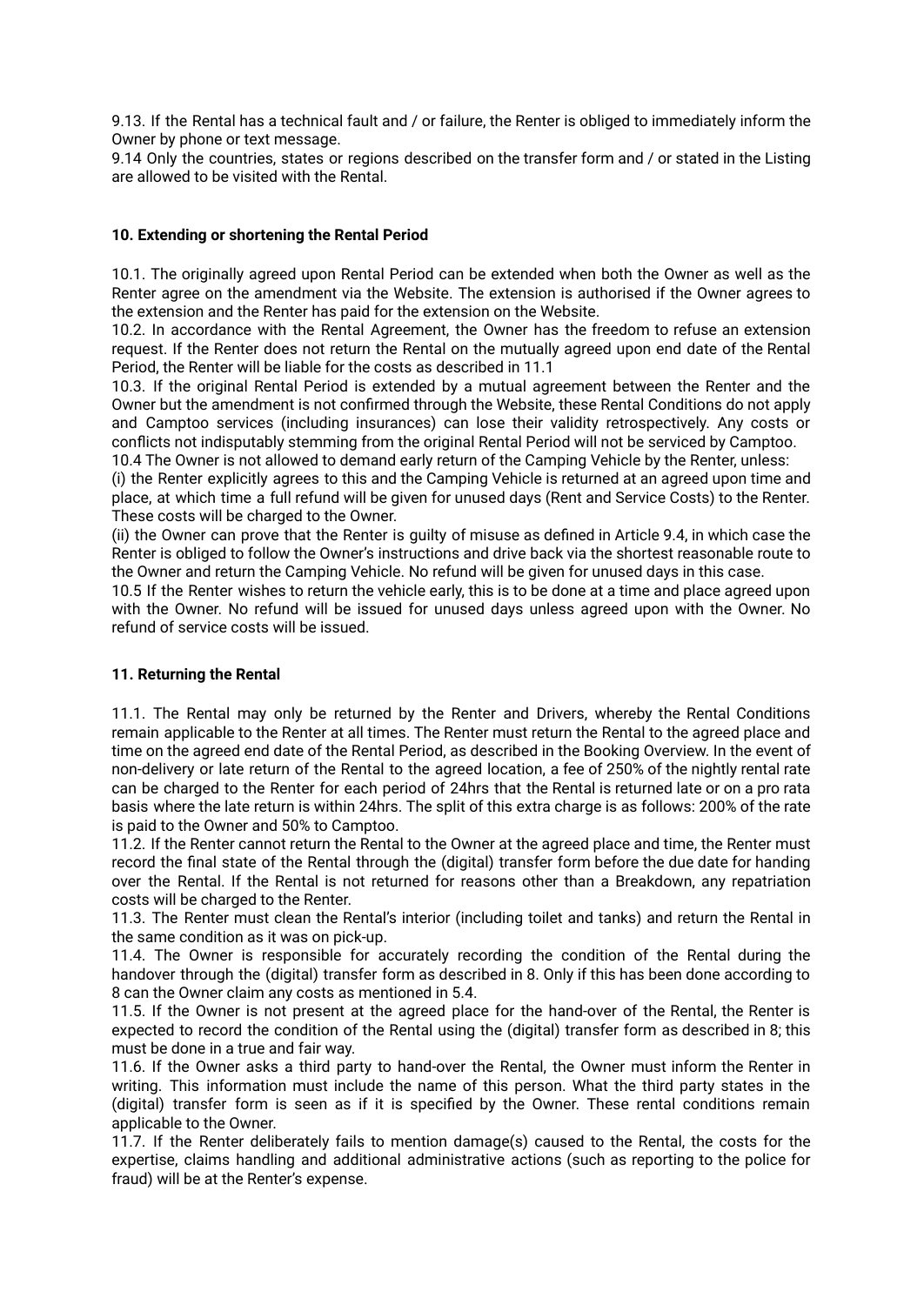11.8. Additional costs for the Rental - including but not limited to cleaning costs, inventory rental, linen and/or gas - must be made known in advance in the Listing.

11.9. If the Renter does not return the Rental, Camptoo will support the Owner to call the police and all evidence will be transferred to the police. All direct and indirect costs, including lost rental income, will be at the Renter's expense.

11.10 If the Renter or Owner refuses to sign the Transfer Form, the version that is signed by one of the parties will be considered as the final version documenting the state upon handover. If parties disagree, both parties should independently document the state of the vehicle upon dropoff including photo evidence to enable Camptoo or an expert to determine how to handle the conflict.

## **12. Damage and insurance**

12.1. The Owner must adequately insure the Rental and lawfully get required certifications during the Rental Period. The transfer form indicates how the Rental is insured including the availability of roadside assistance. If this is not filled in correctly, all possible resulting costs will be at the Owner's expense. If the insurance adds specific requirements to the Renter or Driver(s), these should be mentioned in the Listing in order to charge cancellation costs to Renter if they do not meet these requirements.

12.2. Damages and/or defects can always occur to the Rental during the Rental Period. If the Rental breaks down and/or is involved in an accident, the Renter must immediately contact the Owner (after following the necessary safety procedures and precautions). The Renter must follow instructions by local authorities, Owner and Camptoo. Immediately after an accident, before the vehicles involved in the collision have been moved, or if it is a one-sided accident, before the Rental has been moved, the Renter must take photos of the damage and of the location of the accident. Additionally, the Renter must immediately complete the claim form and send a photograph of the completed and signed claim form to the Owner.

12.3. It is forbidden for the Renter to repair a damage or defect without the written consent of either the Owner or the Insurer. In the event the Renter is allowed to contact the Insurer directly and the Insurer accepts the repair and the costs involved, the Owner is to be notified afterwards. In the event the Owner has to consent to a repair and the costs involved, the Owner must do so as soon as reasonably possible but at least within 24 hours or come up with an equivalent alternative. If the Owner fails to comply with the above mentioned time frame, the Owner is deemed to have agreed to the proposed solution.

12.4. If the Rental is involved in a collision, the Renter has to handle according to the local laws and regulations and an appropriate Accident Statement form must be signed by all parties involved, including in any case the Driver and the Renter.

12.5. If the Renter does not comply with Clauses 12.2-12.4, all costs resulting from this will be at the Renter's expense.

12.6. If Damage is excluded from reimbursement according to the Insurer's Insurance Conditions, this is at the Renter's expense, also if it exceeds the excess amount. Examples include -but are not limited to- Damage caused by using the wrong fuel type, offroad driving, driving outside of the coverage area, incorrect use of the awning and driving under the influence.

An exception to this is motor damage, which is at the Owner's expense unless there is sufficient proof of negligence and/or recklessness on the driver's part.

For replacement of non-mechanical parts which raise the value of the Rental, insurances can require Owner to pay for part of the replacement costs excluding labour; this may not be charged to Renter. For such replacements below the excess risk, Camptoo considers a reasonable contribution by Owner to be 0% for parts up to 5 years old, 20% for parts between 5 and 10 years old and 40% for parts over 10 years old.

12.7. In the event of damage, the repair costs must be reported to Camptoo by the Owner through the Website within 10 working days upon return, including a quote and photos clearly showing the damage. If the Owner is unable to do so, the Owner must provide at least a description and photo of the damage within this period. Failure to do so will lead to release of the Security Deposit but will not absolve Renter of responsibility to pay for the Damage.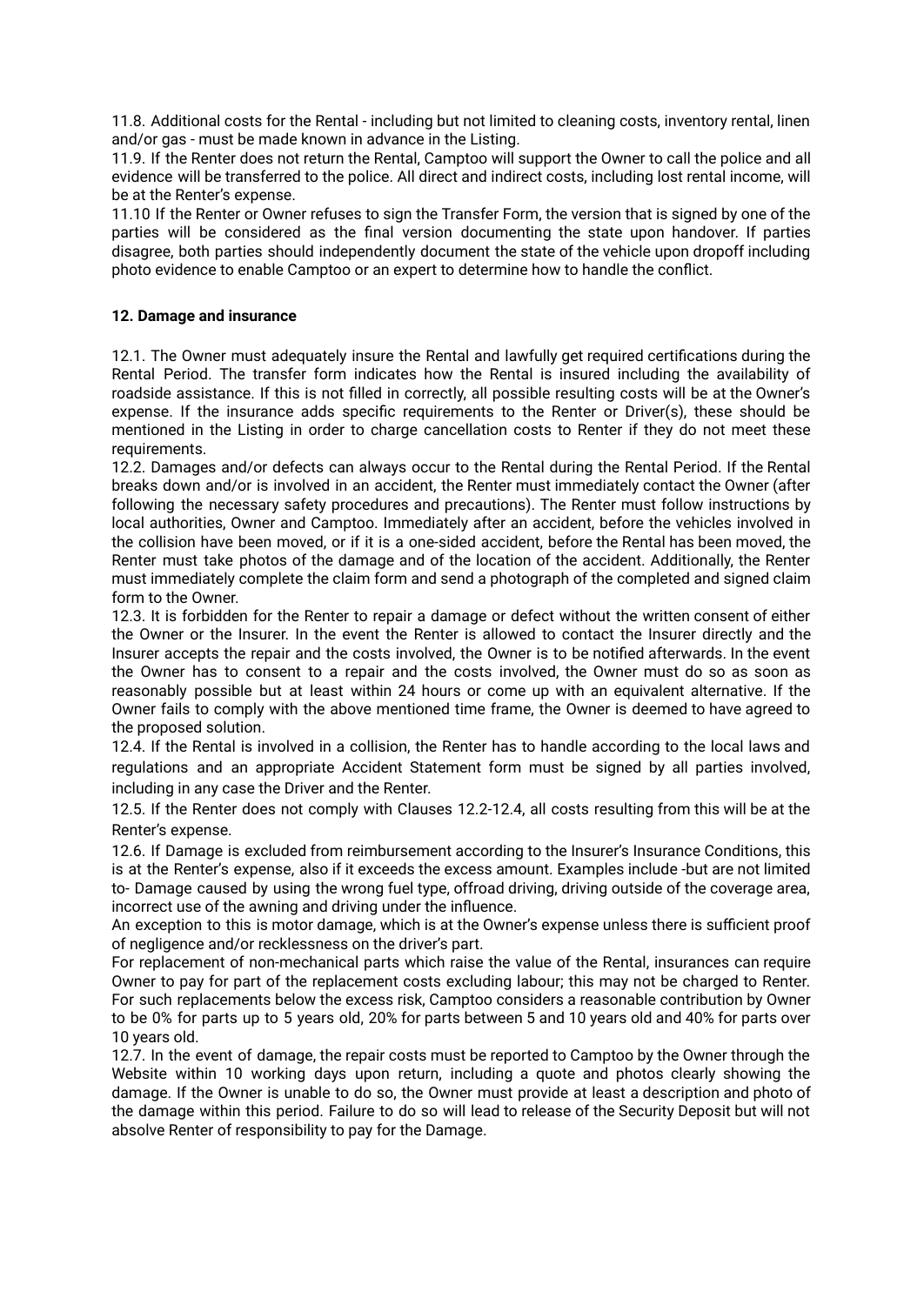12.8. If the Renter does not agree the damage occurred during the rental period or does not agree with the repair costs indicated by the Owner, the Renter can have this verified by an independent and qualified claim expert, who can determine the amount of the damage by means of photos of the damage provided by the Owner, or by means of a physical inspection. The amount for repair of the damage determined by the claim expert is binding between the Renter and the Owner. If the Renter wishes to invoke this right, they must indicate so within 48 hours of receiving the quote from the Owner and employ said claim expert at the earliest possible convenience. The claim expert needs to be independent, an expert in damage appraisal for campers/caravans and cannot be (employed by) a damage repair company.

Camptoo will inform the Owner if this right is invoked. If the difference between the amount of the damage indicated by the Owner and the amount determined by the claim expert is less than AUD 150, the costs for the claim expert will be at the Renter's expense. If the amount of the damage is more than AUD 150 cheaper, the costs of the claim expert will be at the Owner's expense. If the independent claim expert requires access to the vehicle or additional pictures of the damage where the damage is clearly visible, the Owner must make the additional pictures available to the claim expert within two working days. If this is not supplied within this time frame, the deposit will be refunded to the Renter and the claim can no longer be pursued via Camptoo.

12.9 Owner and Renter can under no circumstances claim costs for handling or indirect costs related to damages including, but not limited to: emotional damage, time spent, income lost, missed flights or reservations for hotels or campsites, fuel for driving to and from damage repair companies. Exception to this are the costs detailed in article 11.9.

### **13. Cancellation of the Rental Agreement**

13.1. The Renter may refuse the Rental if he/she believes (within reason) that it is not suitable and / or the amenities and / or accessories do not match the advertisement as shown on the Website. The Renter may cancel the Rental Agreement if this occurs. The Renter does not have to pay any costs in this case, and Camptoo will charge the Owner with a 15% cancellation fee. In this case, the already paid Rental Price and bond will be paid back in full to the Renter. If the Renter decides not to cancel but to use the Rental nonetheless, then this is entirely at the risk of the Renter.

13.2. The cancellation conditions apply to the Rental Agreement and are specified in the advertisement and agreed to when the Renter pays for the Booking request.

13.3. The Owner is allowed to cancel the Rental Agreement free of charge before the Renter has paid the (down)payment. After the (down)payment, the Owner can only cancel the Rental Agreement free of charge in cases of force majeure (as defined on the Website). If force majeure is not proven beyond doubt or not supported by proof, Camptoo has the right to acknowledge or deny a claim of force majeure at its discretion.

13.4. In the event of a cancellation, Camptoo will try to find a suitable replacement vehicle available to the Renter. The Renter is not obliged to accept this replacement, but cancellation conditions may be applied in this case. Camptoo will charge the Owner with a AUD 150 cancellation fee per cancelled Rental Agreement irrespective of the booking length, and in addition the Owner will be charged any rebooking costs up to a maximum of AUD 400 per cancelled Rental Agreement.

13.5 If the Owner has already received payment for a booking and needs to refund costs back to Camptoo, the Owner must return the surplus to Camptoo within two working days.

13.6 The Owner is entitled to cancel the Rental Agreement if the Renter is not present within two hours of on the agreed upon pickup date, place and time as stated in the Bookings Overview without prior notification. The cancellation conditions for the Renter apply as stated in the Bookings Overview.

13.7. The Renter acknowledges that no rights exist to claim compensation for indirect losses pertaining to the cancellation, such as -but not limited to- loss of travel enjoyment, subsequent Bookings or flights.

13.8. If the Renter cancels the Rental Agreement without a reason as stated in 13.1, then the cancellation conditions as stated in the Booking Overview apply. If a surplus remains after the cancellation conditions have been applied, this surplus will be refunded to the Renter. If there is an outstanding balance after the cancellation conditions have been applied, this will be charged to the Renter.

13.9 If the Renter cancels the Rental Agreement after having previously changed the Rental Period, the cancellation costs will be the greater of the following two: a) the cancellation costs if the Rental had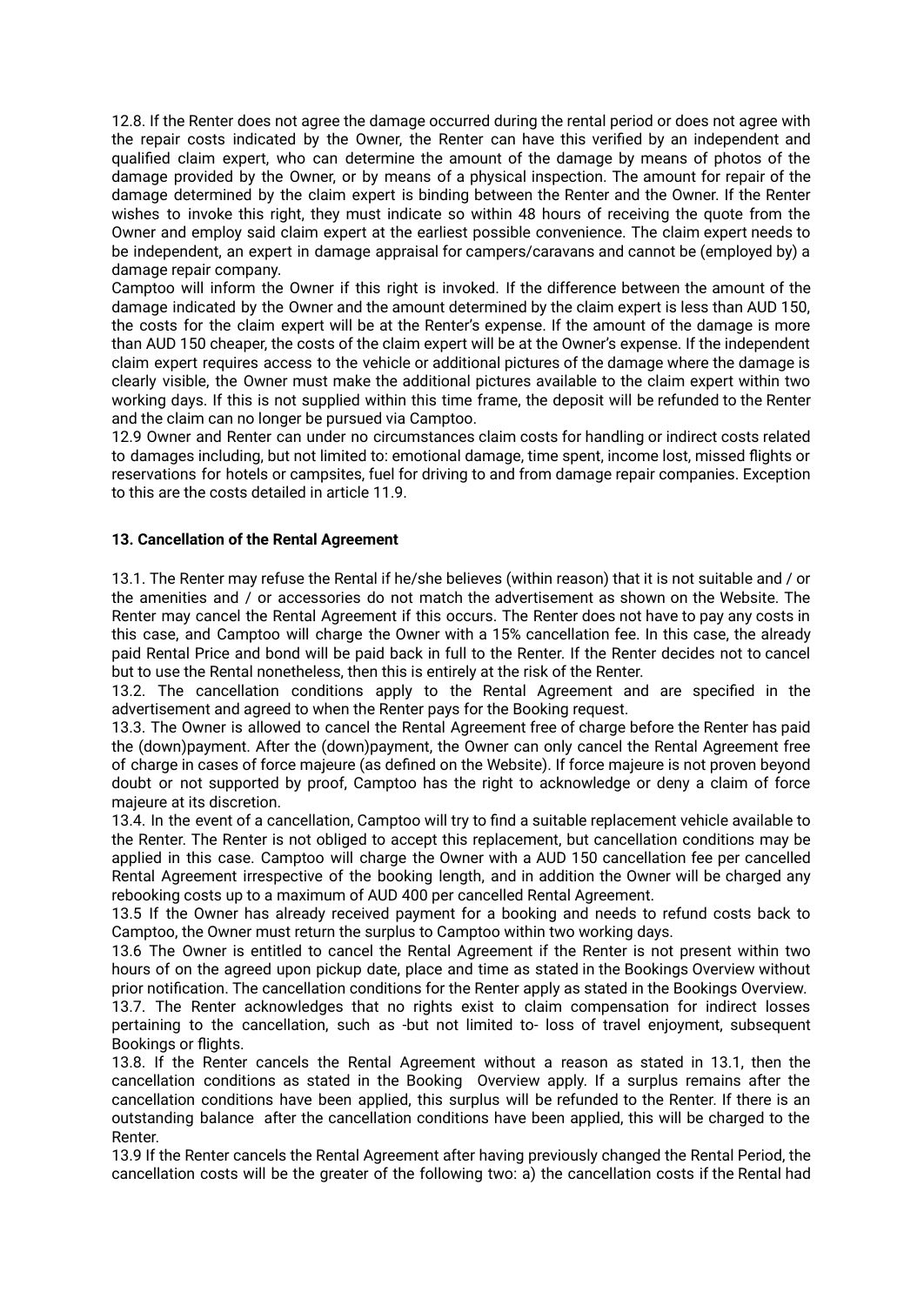been cancelled on the date the Rental Period was changed and b) the cancellation costs that apply at the time of cancellation.

# **14. Administration costs**

14.1. Camptoo can charge the Renter with administration costs of up to AUD 30 per event, if the remaining payment is not paid on time (5.2);

14.2 Camptoo can charge the user who fails to pay an amount owed within the time frame stipulated with interest and debt collection costs as applicable in their country of residence.

### **15. Ownership and liability**

15.1. The Rental will always remain the Owner's property. The Renter is not permitted to tax or sell the Rental.

15.2. The Owner is not liable for the Renter's, Driver's or travel companion's damage, according to the Rental Agreement, unless there is negligence or recklessness on the Owner's part.

15.3. If the Owner is liable, then the liability of the Owner is limited to the Rental Price paid by the Renter to rent the Rental.

#### **16. Camptoo's position**

16.1. As the provider of the Website Camptoo does not own, create, sell, resell, provide, control, manage, offer, deliver, or supply any Camping Vehicles or Rentals, nor is Camptoo an organiser or retailer of travel packages under Directive (EU) 2015/2302. Owners alone are responsible for their Camping Vehicles and Rentals. When Owners and Renters make or accept a booking they are entering into a contract directly with each other. Camptoo is not and does not become party to or other participant in any contractual relationship between Owners and Renters except as stated otherwise in these terms.

16.2. Whilst Camptoo may help facilitate the resolution of disputes, Camptoo has no control over and does not guarantee the truth or accuracy of any Listing, review or other Owner website content. References to "Verifications" (or similar language) only indicates that the individual has completed an identification process and is not a guarantee by Camptoo about any individual. Camptoo cannot be held responsible for the current physical and motor condition of the Rental.

16.3. Camptoo works to verify the identity of the Renter using a check on personal details and driver's license. If this verification does not yield a conclusive and/or positive result, the verification status will be shown as 'unknown' or 'declined'. The final decision to rent out their vehicle always lies with the Owner.

16.4. Both rent payments and any other payments owed by the Renter to the Owner, as well as refunds owed by the Owner to the Renter have to be processed through Camptoo. Camptoo will transfer rental fees to the Owner at the next business day after the pickup. Other payments to the recipient will be processed no later than 5 working days after the money has been received from the debtor. Camptoo does not provide any prepayments and / or advances for rental income, additional costs and / or other payments. For fines and toll payments, a prepayment can be offered provided the fine or toll has been made available using the proper procedure on the Website.

16.5 At the request of Owner or Renter, Camptoo can mediate in disputes or handling of damages between said parties, whereby Camptoo attempts to find a solution acceptable to both parties. If Camptoo needs additional information to fulfil this role, Camptoo can impose a term within which information is to be supplied. If either party fails to provide such information, Camptoo is within its rights to make a binding arbitration based on the facts at hand.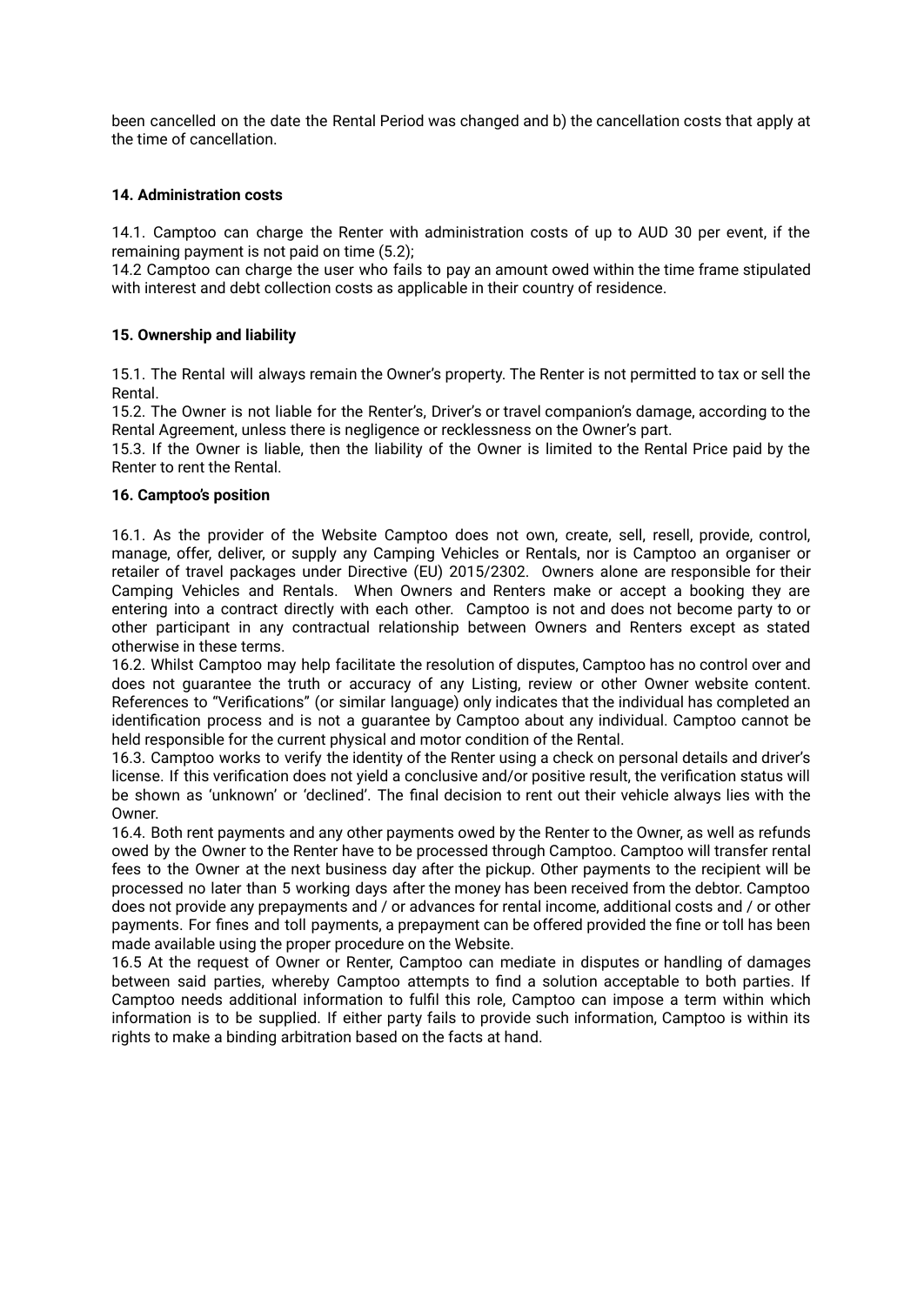16.6. Nothing in this agreement shall limit or exclude the liability of Camptoo, the Owner and/or the Renter for:

a) death or personal injury caused by negligence;

b) fraud or fraudulent misrepresentation;

c) liability under indemnities;

d) any other matter in respect of which it would be unlawful to exclude or restrict liability.

In no circumstances shall Camptoo be responsible for:

a. damage to, loss of or destruction of the Rental;

b. damage resulting from the cancellation of a Rental Agreement;

c. damage as a result of the condition of the Rental;

d. damage as a result of non-compliance with the Rental Agreement by the Renter and/or Owner;

e. fines accumulated by the Renter with the Rental during the Rental Period;

f. all other direct and indirect costs, damages and expenses resulting from the Rental Agreement between the Owner and the Renter and these rental conditions and in any event Camptoo's total liability under this agreement cannot exceed the amount of service charges paid to it in respect of the Rental.

To the maximum extent permitted by law the Owner and Renter agree to release, defend (at Camptoo's option), indemnify and hold Camptoo and its affiliates, officers, directors, employees and agents harmless from and against any claims, liabilities, damages, losses and expenses, including without limitation, reasonable legal fees arising out of or connected in any way with the Owner or Renter's breach of these terms or the Rental Agreement and any interaction between the Owner and Renter including without limitation any injuries losses or damages of any kind arising in connection with or as a result of any such interaction or Rental, or any breach of any laws, regulations or third party rights.

16.7 If Camptoo deems the reason to be of critical value, Camptoo can decide comply with a request to share user data with relevant authorities. Examples of this include a (suspicion of) vehicle embezzlement, misuse of the website or a request by an authority legally entitled to do so.

#### **17. Applicable law and competent court**

17.1. These terms and conditions and the Rental Agreement are governed by Australian Law.

17.2. All disputes arising as a result of the Rental Agreement or these rental conditions will be dealt with by a competent court in Melbourne.